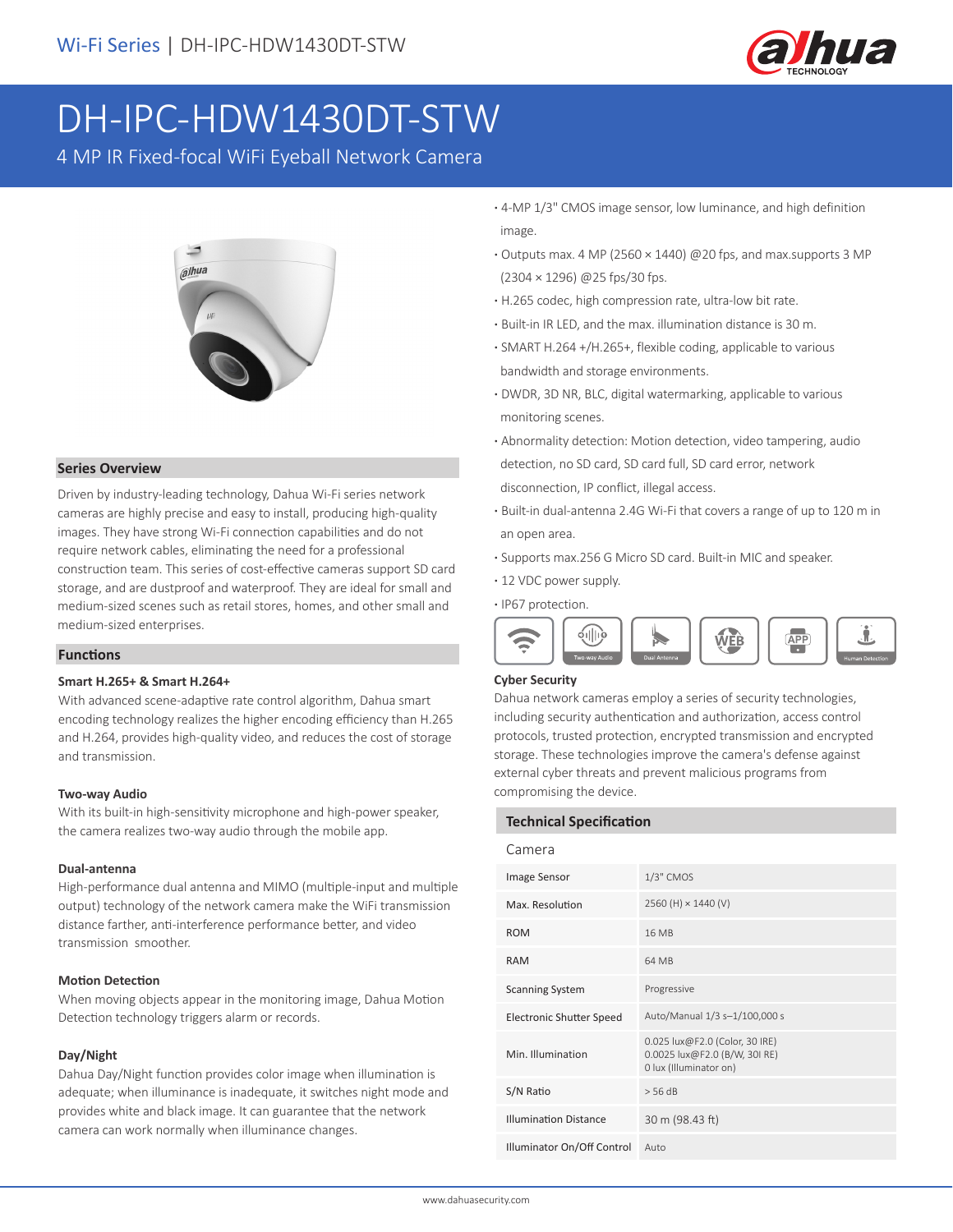# Wi-Fi Series | DH-IPC-HDW1430DT-STW

| <b>Illuminator Number</b>                 |                                  | $1$ (IR LED)                                                                                                                                                                                                                                                               |                               |                      |                                |  |
|-------------------------------------------|----------------------------------|----------------------------------------------------------------------------------------------------------------------------------------------------------------------------------------------------------------------------------------------------------------------------|-------------------------------|----------------------|--------------------------------|--|
| Pan/Tilt/Rotation Range                   |                                  | Pan: 0°-360°<br>Tilt: 0°-78°<br>Rotation: 0°-360°                                                                                                                                                                                                                          |                               |                      |                                |  |
| Lens                                      |                                  |                                                                                                                                                                                                                                                                            |                               |                      |                                |  |
| Lens Type                                 |                                  | Fixed-focal                                                                                                                                                                                                                                                                |                               |                      |                                |  |
| Lens Mount                                |                                  | M12                                                                                                                                                                                                                                                                        |                               |                      |                                |  |
| Focal Length                              |                                  | 2.8 mm; 3.6 mm                                                                                                                                                                                                                                                             |                               |                      |                                |  |
|                                           | Max. Aperture                    |                                                                                                                                                                                                                                                                            | F2.0                          |                      |                                |  |
| <b>Field of View</b>                      |                                  | $2.8$ mm:<br>Horizontal: 90°; Vertical: 50°; Diagonal: 107°<br>$3.6$ mm:<br>Horizontal: 76°; Vertical: 40°; Diagonal: 92°                                                                                                                                                  |                               |                      |                                |  |
| Iris Control                              |                                  | Fixed                                                                                                                                                                                                                                                                      |                               |                      |                                |  |
| Close Focus Distance                      |                                  | 2.8 mm: 1.0 m (3.28 ft)<br>3.6 mm: 1.4 m (4.59 ft)                                                                                                                                                                                                                         |                               |                      |                                |  |
|                                           | Lens                             | Detect                                                                                                                                                                                                                                                                     | Observe                       | Recognize            | Identify                       |  |
| <b>DORI</b><br>Distance                   | $2.8$ mm                         | 68.0 m<br>(223.10 ft)                                                                                                                                                                                                                                                      | 27.2 m<br>(89.24 ft)          | 13.6 m<br>(44.62 ft) | 6.8 <sub>m</sub><br>(22.31 ft) |  |
|                                           | $3.6$ mm                         | 85.2 m<br>(279.53 ft)                                                                                                                                                                                                                                                      | 34.1 m<br>(111.88 ft)         | 17.0 m<br>(55.77 ft) | 8.5 m<br>(27.89 ft)            |  |
| Video                                     |                                  |                                                                                                                                                                                                                                                                            |                               |                      |                                |  |
| Video Compression                         |                                  | H.264B; H.264; H.264H; H.265                                                                                                                                                                                                                                               |                               |                      |                                |  |
| <b>Smart Codec</b>                        |                                  | Smart H.265+; Smart H.264+                                                                                                                                                                                                                                                 |                               |                      |                                |  |
| Video Frame Rate                          |                                  | Main stream:<br>2560 × 1440 (1-20 fps)<br>Sub stream:<br>$704 \times 576$ (1-25 fps)<br>$704 \times 480$ (1-30 fps)<br>*The values above are the max. frame rates of each<br>stream; for multiple streams, the values will be subjected<br>to the total encoding capacity. |                               |                      |                                |  |
| <b>Stream Capability</b>                  | 2 streams                        |                                                                                                                                                                                                                                                                            |                               |                      |                                |  |
| Resolution                                |                                  | 2560 × 1440 (2560 × 1440); 2304 × 1296 (2304 × 1296);<br>1080p (1920 × 1080); 1.3M(1280 × 960); 720p (1280 ×<br>720)                                                                                                                                                       |                               |                      |                                |  |
| <b>Bit Rate Control</b>                   |                                  | CBR/VBR                                                                                                                                                                                                                                                                    |                               |                      |                                |  |
| Video Bit Rate                            |                                  | H264: 24 kbps-4096 kbps<br>H265: 9 kbps-4096 kbps                                                                                                                                                                                                                          |                               |                      |                                |  |
| Day/Night                                 |                                  | Auto (ICR)/Color/B/W                                                                                                                                                                                                                                                       |                               |                      |                                |  |
| <b>BLC</b>                                |                                  | Yes                                                                                                                                                                                                                                                                        |                               |                      |                                |  |
| <b>WDR</b>                                |                                  | <b>DWDR</b>                                                                                                                                                                                                                                                                |                               |                      |                                |  |
| <b>White Balance</b>                      |                                  | Auto; natural; street lamp; outdoor; manual; regional<br>custom                                                                                                                                                                                                            |                               |                      |                                |  |
| Gain Control                              |                                  | Auto                                                                                                                                                                                                                                                                       |                               |                      |                                |  |
|                                           | <b>Noise Reduction</b><br>3D NR  |                                                                                                                                                                                                                                                                            |                               |                      |                                |  |
| <b>Motion Detection</b>                   |                                  |                                                                                                                                                                                                                                                                            | OFF/ON (4 areas, rectangular) |                      |                                |  |
|                                           | <b>Smart Illumination</b><br>Yes |                                                                                                                                                                                                                                                                            |                               |                      |                                |  |
| $0^{\circ}/180^{\circ}$<br>Image Rotation |                                  |                                                                                                                                                                                                                                                                            |                               |                      |                                |  |
| Mirror                                    | Yes                              |                                                                                                                                                                                                                                                                            |                               |                      |                                |  |
| Audio                                     |                                  |                                                                                                                                                                                                                                                                            |                               |                      |                                |  |
| <b>Built-in MIC</b>                       |                                  | Yes                                                                                                                                                                                                                                                                        |                               |                      |                                |  |

| <b>Built-in Speaker</b>      | Yes                                                                                                                                                                                                         |  |
|------------------------------|-------------------------------------------------------------------------------------------------------------------------------------------------------------------------------------------------------------|--|
| <b>Audio Compression</b>     | G.711a; G.711Mu                                                                                                                                                                                             |  |
| Alarm                        |                                                                                                                                                                                                             |  |
| Alarm Event                  | No SD card; SD card full; SD card error; network<br>disconnection; IP conflict; illegal access; motion<br>detection; video tampering; audio detection; intensity<br>change                                  |  |
| Network                      |                                                                                                                                                                                                             |  |
| Network Port                 | RJ-45 (10/100 Base-T)                                                                                                                                                                                       |  |
| Wi-Fi                        | IEEE802.11b/g/n 2.4-2.4835 GHz; 2.4 G                                                                                                                                                                       |  |
| Wireless Range               | Up to 120 m (The performance varies based on<br>actual environment)                                                                                                                                         |  |
| SDK and API                  | Yes                                                                                                                                                                                                         |  |
| <b>Cyber Security</b>        | Video encryption; configuration encryption; Digest;<br>WSSE; account lockout; security logs; generation and<br>importing of X.509 certification; HTTPS; trusted boot;<br>trusted execution; trusted upgrade |  |
| Network Protocol             | IPv4; HTTP; TCP; UDP; ARP; RTP; RTSP; RTCP; DHCP; DNS;<br>NTP; Multicast; RTMP                                                                                                                              |  |
| Interoperability             | ONVIF (Profile S/Profile T); CGI; P2P                                                                                                                                                                       |  |
| User/Host                    | 6 (Total bandwidth: 36 M)                                                                                                                                                                                   |  |
| Storage                      | Micro SD card (support max. 256 GB)                                                                                                                                                                         |  |
| <b>Browser</b>               | IF<br>Chrome<br>Firefox                                                                                                                                                                                     |  |
| Management Software          | Smart PSS; DSS; DMSS                                                                                                                                                                                        |  |
| Mobile Client                | iOS; Android                                                                                                                                                                                                |  |
| Certification                |                                                                                                                                                                                                             |  |
| Certifications               | CE-LVD:EN62368-1;<br>CE-EMC:Electromagnetic Compatibility Directive<br>2014/30/EU;<br>CE-RED:Radio Equipment Directive 2014/53/EU;<br>FCC:47 CFR FCC Part 15, Subpart B;<br>FCC ID:FCC PART 15C             |  |
| Power                        |                                                                                                                                                                                                             |  |
| Power Supply                 | 12 VDC                                                                                                                                                                                                      |  |
| Power Consumption            | Basic: 2 W (12 VDC)<br>Max. (H.265 + IR intensity): 6.1 W (12 VDC)                                                                                                                                          |  |
| Environment                  |                                                                                                                                                                                                             |  |
| <b>Operating Temperature</b> | $-30$ °C to +60 °C (-22 °F to +140 °F)                                                                                                                                                                      |  |
| <b>Operating Humidity</b>    | $\leq 95\%$                                                                                                                                                                                                 |  |
| Storage Temperature          | $-30$ °C to +60 °C (-22 °F to +140 °F)                                                                                                                                                                      |  |
| Protection                   | <b>IP67</b>                                                                                                                                                                                                 |  |
| Structure                    |                                                                                                                                                                                                             |  |
| Casing                       | Inner core: Metal + Plastic<br>Cover: Plastic                                                                                                                                                               |  |
| <b>Product Dimensions</b>    | $\emptyset$ 109.9 mm × 102.2 mm ( $\emptyset$ 4.33" × 4.02")                                                                                                                                                |  |
| Net Weight                   | 352 g (0.77 lb)                                                                                                                                                                                             |  |
| <b>Gross Weight</b>          | 530 g (1.17 lb)                                                                                                                                                                                             |  |
|                              |                                                                                                                                                                                                             |  |